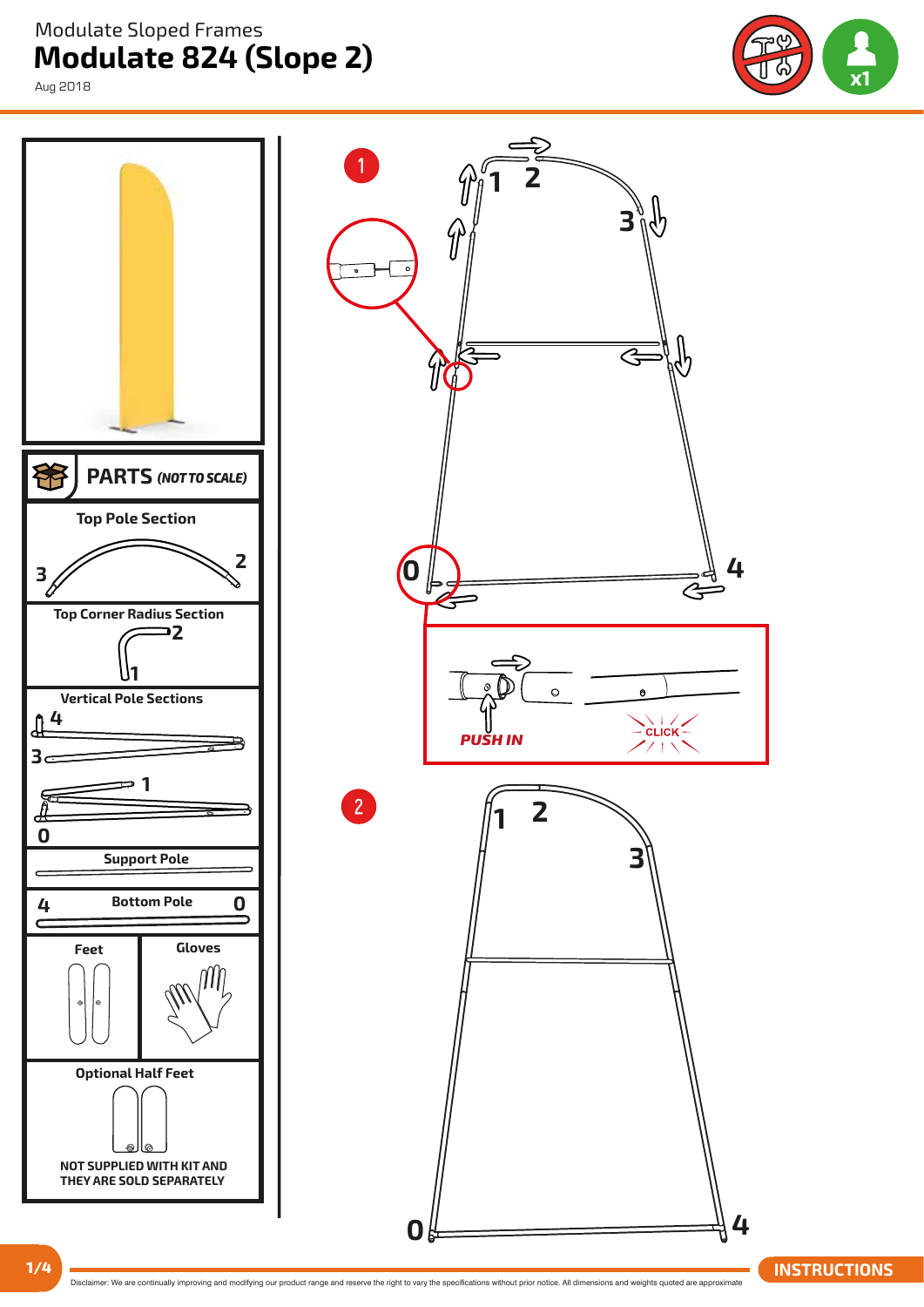**Modulate 824 (Slope 2)** Modulate Sloped Frames

Aug 2018





Disclaimer: We are continually improving and modifying our product range and reserve the right to vary the specifications without prior notice. All dimensions and weights quoted are approximate **2/4 INSTRUCTIONS**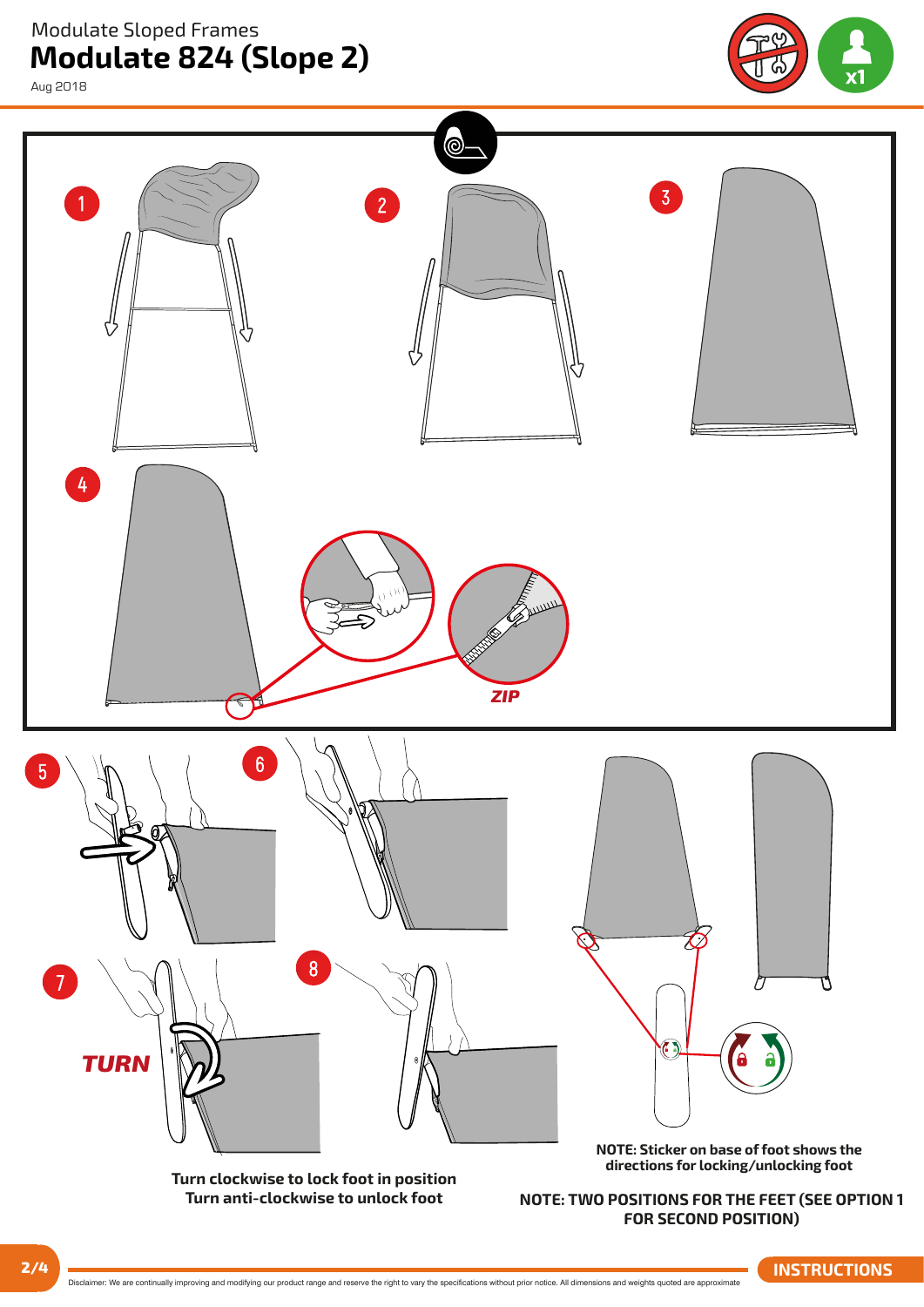